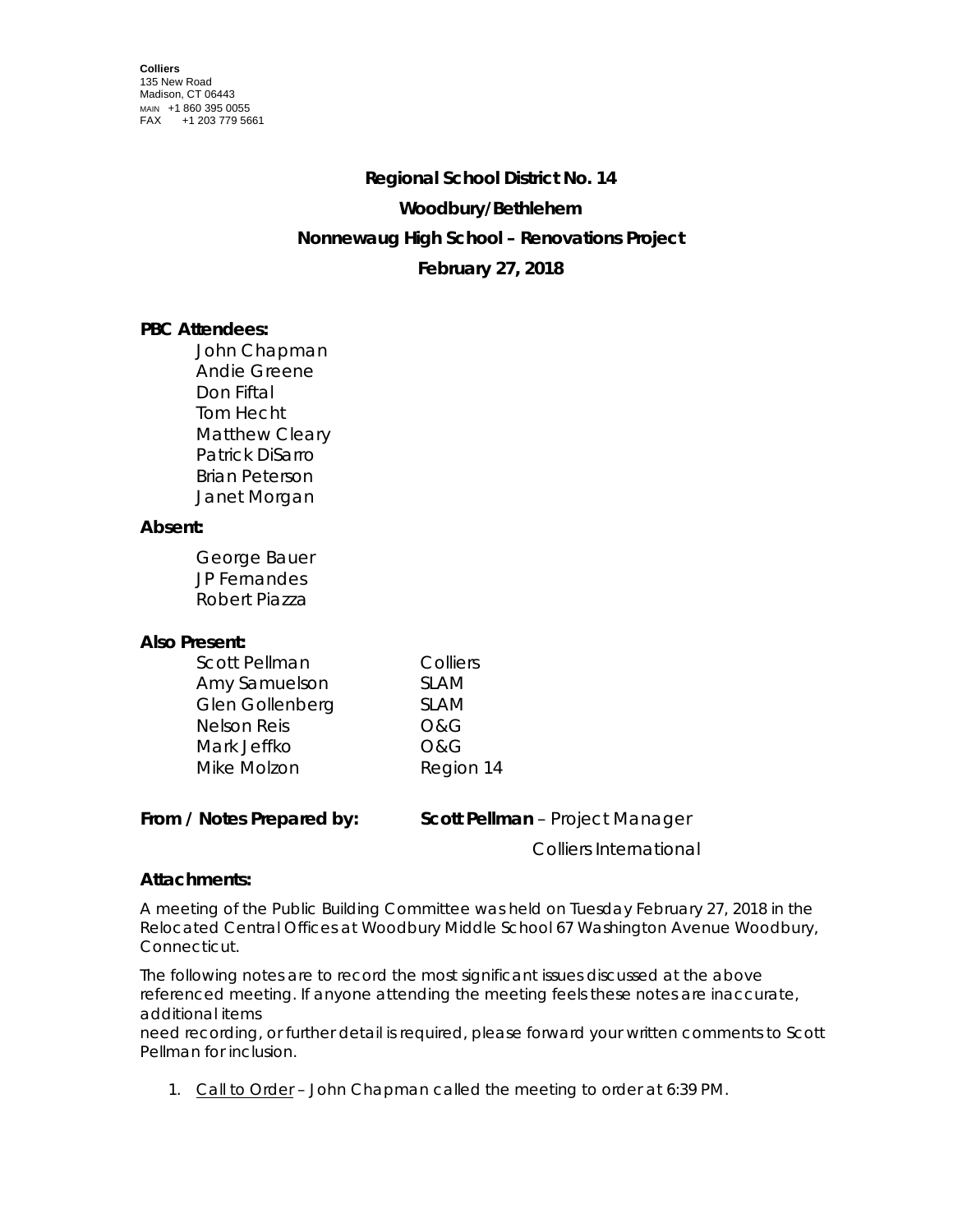- 2. OPM Report Scott Pellman reported on the following:
	- **Phase1Construction update** Still working with O&G and SLAM for final close out.
	- **Phase 2 Construction Update** The move into the temporary classrooms went smoothly and all of the students and teachers have acclimated well to the new temporary rooms. The lockers relocations discussed at the last meeting were completed and we are awaiting a final cost for this work from O&G. This past Friday, O&G, Colliers, Langan Engineering and Mike Molzon walked the site with the State DPH inspector in advance of the first phase of demolition and remediation. We anticipate approval by the State within the next week, the project will be starting clean demolition this week.
	- **Storm Water Management** As everyone may have noticed the site work has commenced and I will let O&G expand on the progress within their report. As part of the site activities, specifically oversight of the Erosion and sediment control measures to meet DEEP requirements we need to hire a firm to provide storm water monitoring. Proposals were received on Friday February 16th for storm water monitoring services and the bid tabulation was provided to the committee. We have scoped the two low bidders Anchor engineering and Civil 1 who is located in Woodbury. Our recommendation is to hire the lowest qualified bidder Anchor engineering but we would like input and need final direction from the committee.

**John Chapman made a motion that the building committee accept the proposal to perform the storm water monitoring from Anchor Engineering in accordance with their package dated February 15, 2018 for \$31,945 with the following unit prices, implementation inspections \$800 each, Routine Inspections \$216 each, unit price per sample group \$145 each and additional services at \$85 per hour. Seconded by Don Fiftal. discussions none - all in favor - Unanimous.**

• **Phase 3 Move Coordination** – As part of the phase 3 move anticipated to begin in the boiler room this spring the Administration needs to secure records that are currently stored in boxes adjacent to the boiler room in the elevator machine room. The administration is requesting a total of 10 fire proof vertical 4 drawer file cabinets so the files can be safely stored and relocated outside of the construction area. Three separate cut sheets with costs were provided by the purchasing department, if these file cabinets were added to the FF&E package currently at the State and then bid with that package they would not arrive in time for the spring work in the boiler room. The administration is requesting the most cost effective of the three cut sheets provided which cost 599.99 each. We do not believe that there is a delivery charge but would request that the committee consider approving an amount not to exceed \$7,000.

Don Fiftal asked if the area for the relocation of the records has been defined, Response – Mike Molzon stated yes, the files will need to move around the project until they have their final resting place.

John Chapman asked if they ever scan files? Response – Mike Molzon stated yes, they are using power school and scanning documents but they are not yet there for all documents. The documents are currently not in secure containers and should be.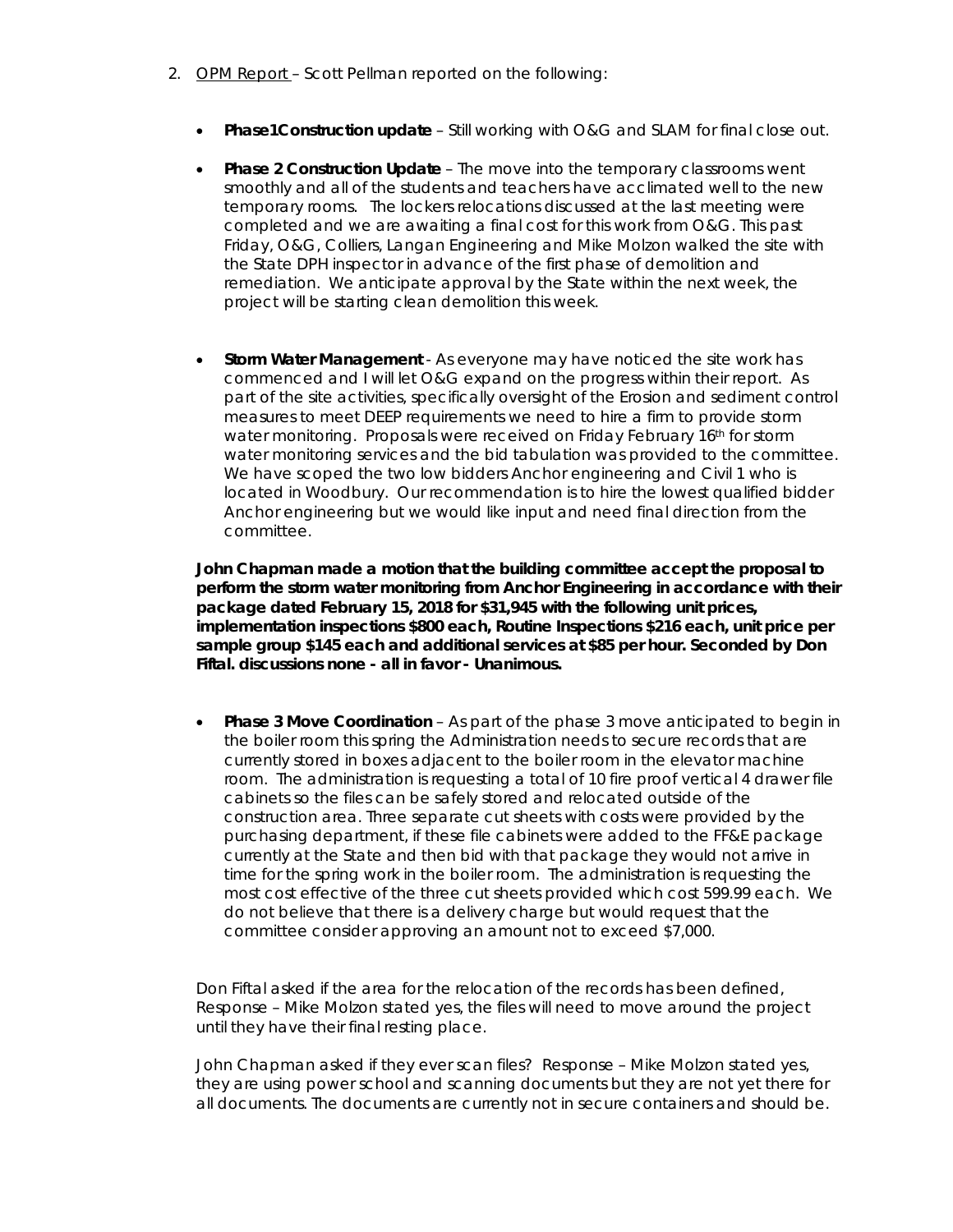Janet Morgan asked if the fire proof file cabinets should really be part of the building project? John Chapman also inquired if these file cabinets would be reimbursed by the State and should they have been included in the FF&E package. Response - They should have been included in the FF&E package initially and should be reimbursable. Janet Morgan asked if they could get them used? Mike Molzon stated that one of the quotes is from discount desk.

**John Chapman made a motion to authorize Colliers to coordinate with the Region 14 purchasing department to execute a purchase order to procure 10 fireproof vertical files for an amount not to exceed \$7,000. Seconded by Andie Greens – discussions none - all in favor - Unanimous**

• **PBC meeting schedule for the remainder of 2018** – Prior to the meeting the committee was provided a list of future building committee meeting dates for the remainder of the year. We are proposing to meet on a consistent basis once a month on the third Tuesday which will allow O&G time to get the payment application draft submitted to Colliers, the design team and the finance subcommittee for their review and approval. Scott Pellman provided a revised list as the date in October was incorrect.

Patrick DiSarro inquired about visiting the site – Response – Site visits can be coordinated through O&G, currently they are preparing for demolition but once more significant work has been completed an on-site walk through will be coordinated for the committee's participation.

- **Phase 3 FF&E / SCG-042 Approval** There is no update on the phase 3 package
- **GMP Status** Colliers has reviewed the draft GMP and provided comments to O&G that have been included in an updated GMP that was provided to Colliers for final review this evening. Colliers will review the update and forward the GMP to the committee members in advance of the next meeting on March 20, 2018 where O&G will be looking for committee approval.
- 3. Architects progress update Amy Samuelson
	- **Phase 2 –** SLAM has provided some egress plans for the construction work. Amy has some images prepared for the alternate decorative railing systems once O&G presents the new bid numbers.
	- **Phase 3** No further updates at this time.

4. Construction Manager Update – Nelson Reis - Project Manager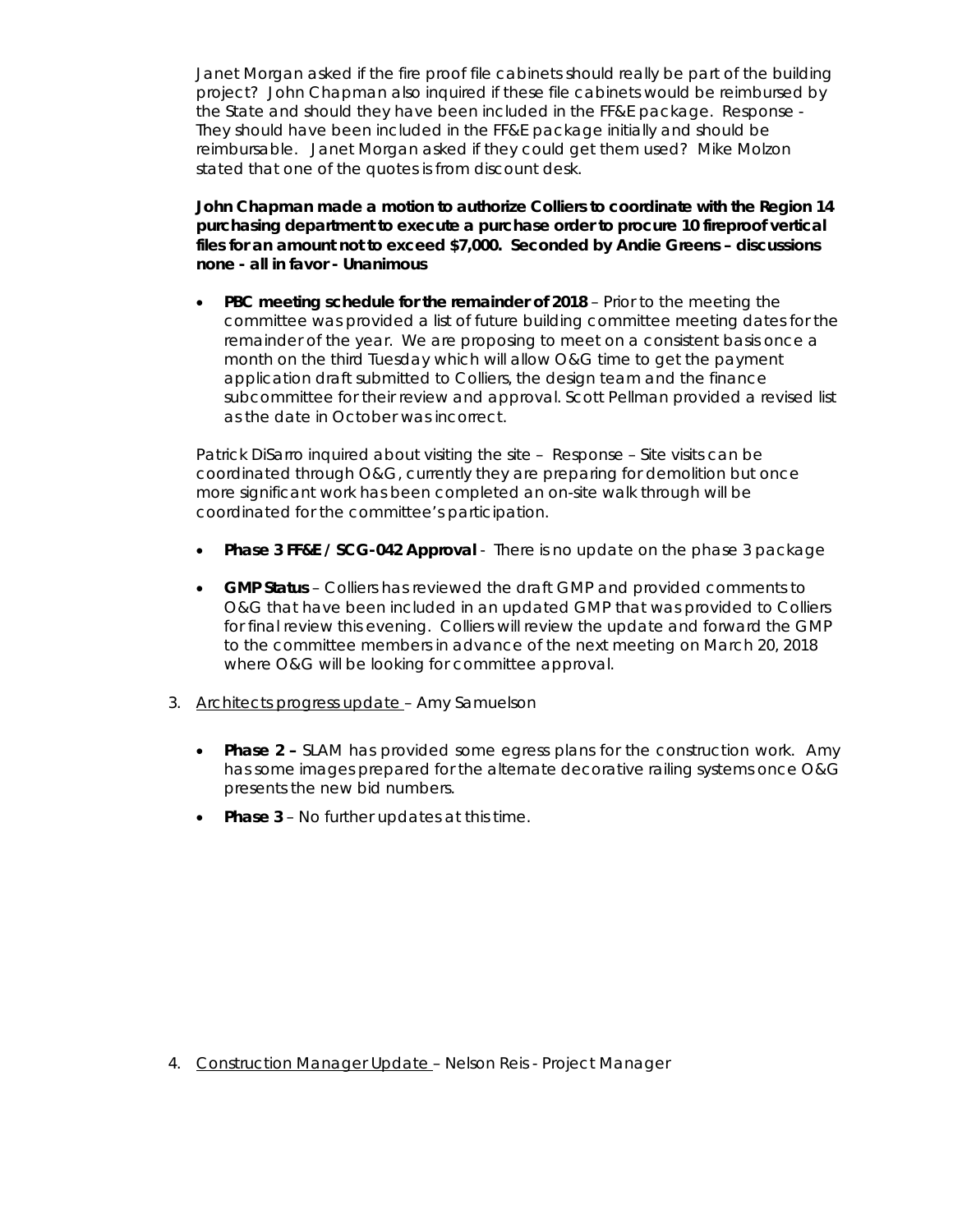- **Phase 2 –** O&G put the miscellaneous metals package back out to bid and received two bids this past Thursday. Two bids were received from 2 of the 3 original bidders. The low bidder fell in line with the budget but did not get pricing from the BOK the alternative guardrail manufacturer so they carried an alternative manufacturer that they believed to be an equal. O&G has prepared an award letter for the package and that the committee will have 90 days to select the alternate, the bids were taken last Thursday so a decision must be made by Mid May. The alternate bid for the guardrail system was favorable and the bidder will provide a sample for review by the design team.
- There is a lot of site work and taking place, the temporary parking lot is under construction and the interior temporary wall that separate the construction area from the school are being completed on second shift. The superintendent is currently overseeing the second shift work and walked through with the State in anticipation of the abatement start next Thursday. O&G has another superintendent overseeing the site work that is being performed during normal working hours.

John Chapman asked who the superintendent was – Response – Roger Johnson is currently supervising the second shift work and another superintendent is supervising the daytime work. Roger will move back to the day shift once the demolition begins.

John Chapman asked if O&G had received any complaints – Response – No, there was a fire drill and that went well. There have been some questions on the egress path from the cafeteria and we are working with Colliers to change the swing of some egress doors.

• O&G has the building permit in hand – it was paid yesterday; the Electrical contractor has their permit is in hand and the Mechanical permitting is in process.

Tom Hecht asked if the miscellaneous metals second bidder include pricing from BOK for the guardrail alternate. Response – Yes, the second bidder was approximately \$50,000 higher than the low bidder when the guardrail alternate is included and when the previously approved alternates are included for the miscellaneous metals package they are 100K higher than the low bid. The low bidder's guardrail alternate was \$15,000 and the second bidder was at \$28,000. Amy Samuelson from SLAM pointed out that the value engineering estimate for the alternate was \$26,000.

Andie Greene asked if the low bidder for the re-bid was higher than the original bid? Response – The re-bid was lower, by re-bidding the project will be able to absorb some of the alternate cost if accepted.

Glen Gollenberg suggested that SLAM review the guard rail alternate proposed material substitution prior to the committee voting.

Patrick DiSarro asked about the location of the construction trailer believing that it was supposed to be placed in the tennis court location. Response - O&G's wants to have the trailer located at the front entrance to monitor the contractors and deliveries.

Nelson Reis stated that the award letter for the miscellaneous metals package will not include the B6 guard rail alternate at this time.

**John Chapman made a motion that the building committee authorize the award of bid package 2.05b Miscellaneous Metals to Connecticut Carpentry Corporation for a**